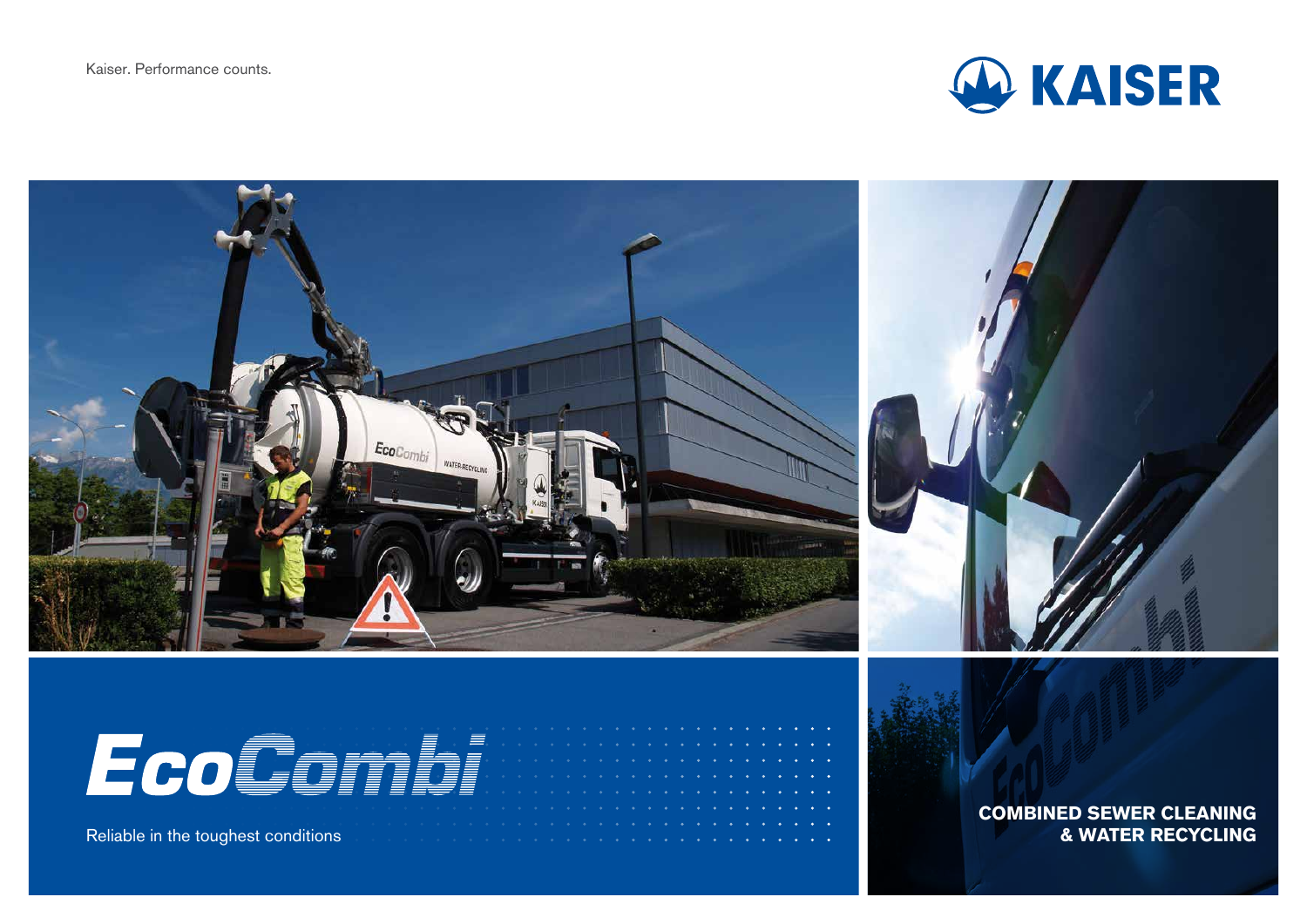

ROTOMAX filter system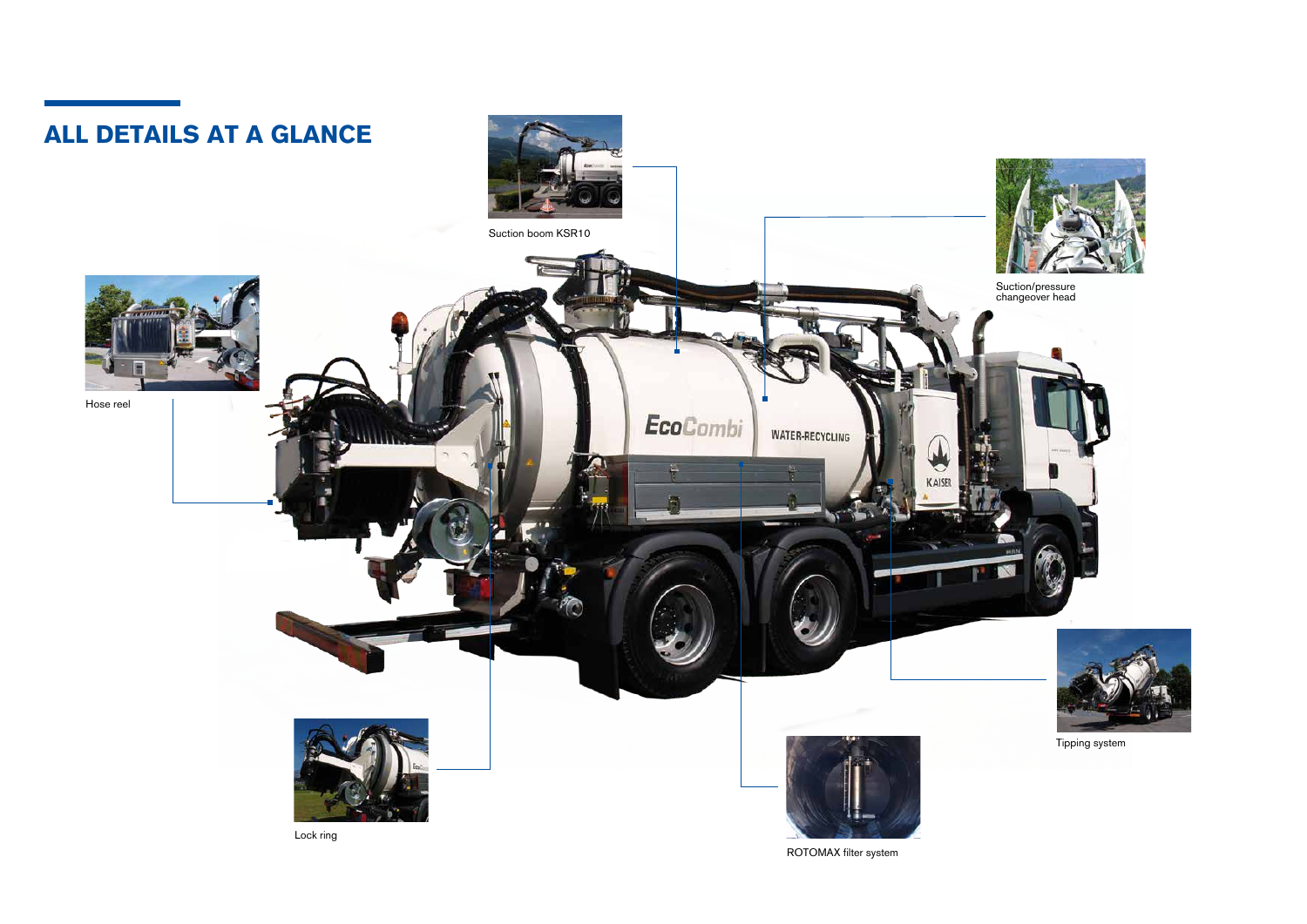## **TECHNICAL SPECIFICATIONS AND EQUIPMENT**

|                                                    | 2-Axle Truck | <b>3-Axle Truck</b> |
|----------------------------------------------------|--------------|---------------------|
| Tank volume (L)                                    | 9000         | 10500 (opt. 12500)  |
| Payload (kg)                                       | 4500         | 10500               |
| Dimensions LxBxH(mm) 8800x2500x3540 9300x2500x3500 |              |                     |
| Short wheelbase (mm)                               | 4500         | 3900+1400           |

#### **Tank superstructure**

- **>** Sludge tank in carbon steel
- **>** Fresh water chamber with built-in vacuum pump
- **>** Separator with automatic drainage
- **>** Tank cover with lock ring
- **>** Tipping system for complete emptying of the tank

#### **Option**

- **>** Sludge tank in stainless steel
- **>** Suction tube holders, tiltable or fix mounted on the tank side

#### **Control system**

**>** Integrated control panels at jetting hose reel and at the rear

#### **Remote control (option)**

- **>** Suction boom control
- **>** Hose reel control
- **>** Vacuum and high-pressure pump
- **>** Start/stop and speed control for diesel engine

#### **High-pressure System**

- **>** KAISER high-pressure water pump KDU168 with a jetting capacity of 320 litres per minute and a maximum pump pressure of 200 bar
- **>** ROTOMAX water recycling system with backflushing device
- **>** Jetting reel to take 120 m 1" HD jetting hose and with 180° hydraulically swivel
- **>** Tank cleaning nozzles
- **>** Tank dewatering system

#### **Option**

- **>** Jetting capacity of 350 litres per minute
- **>** Winter protection, optionally up to -5° or -15° Celsius
- **>** Hand reel to take 40 m or 80 m ½" HD jetting hose

#### **Vacuum system**

- **>** KAISER water ring vacuum pump KWP1600 with a suction capacity of 1600 m3/h and a maximum vacuum of 0.8 bar
- **>** Telescoping suction boom KSR10 with 300° hydraulically swivel and up/down function
- **>** Changeover head for fast switch from suction to pressure mode

#### **Option**

**>** Suction capacity 2000 m3/h or 3100 m3/h

Can be mounted on chassis from all manufacturers (e.g. MAN, Scania, Mercedes, Volvo, etc.)

# EcoCombi